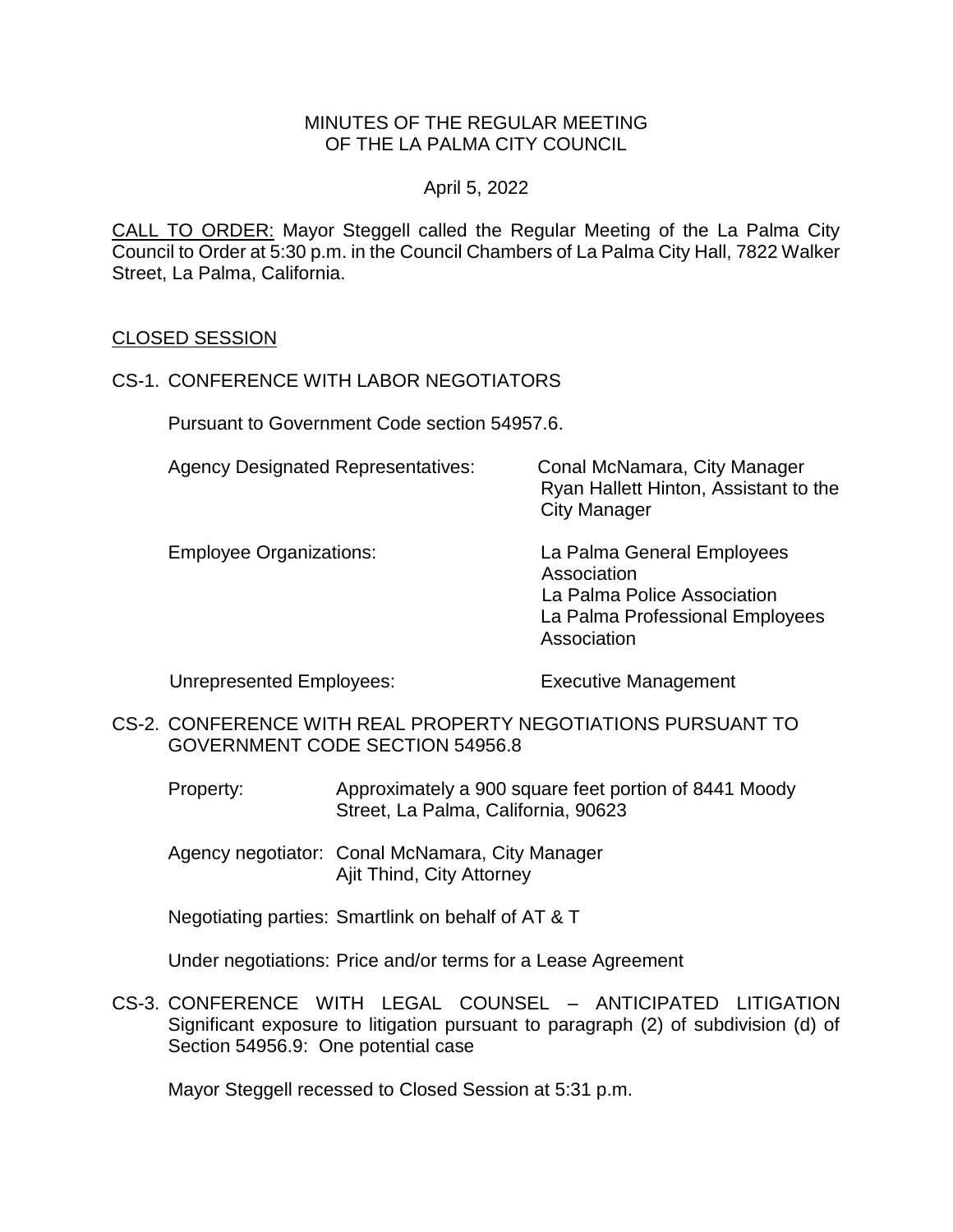# OPEN SESSION:

Mayor Steggell reconvened the City Council in Open Session at 6:33 p.m. and asked for a report.

City Attorney Thind announced that there were no reportable actions out of Closed Session.

| PLEDGE OF ALLEGIANCE:    | Alvaro Uribe, John F. Kennedy High School Student                                                                                                                                                                                      |
|--------------------------|----------------------------------------------------------------------------------------------------------------------------------------------------------------------------------------------------------------------------------------|
| INVOCATION:              | Pastor Matthew Agosto, City Church                                                                                                                                                                                                     |
| ROLL CALL:               | <b>Council and Commission Members</b>                                                                                                                                                                                                  |
| Council Members present: | Mayor Pro Tem Baker, Council Member Goodman,<br>Council Member Patel, Mayor Steggell, and Council<br>Member Waldman                                                                                                                    |
| Council Members absent:  | <b>None</b>                                                                                                                                                                                                                            |
| City Officials present:  | Conal McNamara, City Manager<br>Ajit Thind, City Attorney<br>Mike Belknap, Community Services Director<br>Scott Hutter, Planning Manager<br>Terry Kim, Police Chief<br>Joe Cisneros, Management Analyst<br>Kimberly Kenney, City Clerk |

## [PRESENTATIONS](https://lapalma.granicus.com/MediaPlayer.php?view_id=&clip_id=1286&meta_id=172329)

- 1. [Mayor Steggell presented a proclamation in recognition of April as Donate Life](https://lapalma.granicus.com/MediaPlayer.php?view_id=&clip_id=1286&meta_id=172330)  [Month to One Legacy/Donate Life Ambassador Rita Jackson.](https://lapalma.granicus.com/MediaPlayer.php?view_id=&clip_id=1286&meta_id=172330)
- 2. [Mayor Steggell presented Certificates of Recognition for John F. Kennedy High](https://lapalma.granicus.com/MediaPlayer.php?view_id=&clip_id=1286&meta_id=172331)  [School Students Sophia Chicas, Trishna Malate, and Kiara Rascon for their](https://lapalma.granicus.com/MediaPlayer.php?view_id=&clip_id=1286&meta_id=172331)  [accomplishments.](https://lapalma.granicus.com/MediaPlayer.php?view_id=&clip_id=1286&meta_id=172331)

Joe Pak, Field Representative from Assemblywoman Sharon Quirk-Silva's office also presented Certificates of Recognition to the John F. Kennedy High School Students.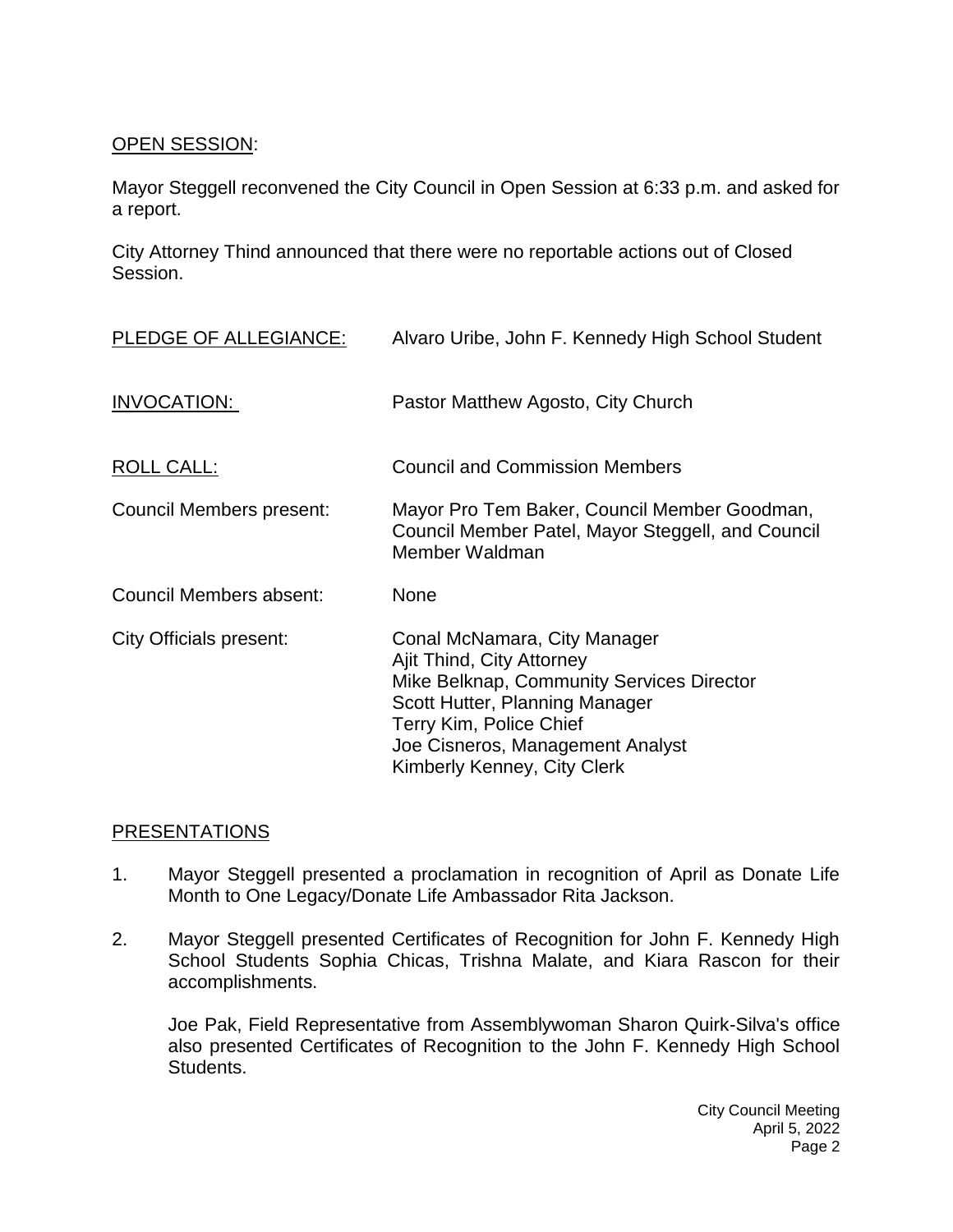### [ORAL COMMUNICATIONS](https://lapalma.granicus.com/MediaPlayer.php?view_id=&clip_id=1286&meta_id=172332)

Scott Forbes, a La Palma Resident, addressed the City Council regarding the difficulty in seeing the traffic signal at Pembury Drive and Marview Drive, and noted his support to install a "Signal Ahead" sign for drivers.

Joe Pak, Field Representative for Assemblywoman Sharon Quirk-Silva, addressed the City Council regarding his appreciation for City Staff and announced the upcoming "Coffee with Assemblywoman Quirk-Silva" on April 9 at Central Park.

#### [RECESS THE CITY COUNCIL AND CONVENE AS THE CITY OF LA PALMA AS](https://lapalma.granicus.com/MediaPlayer.php?view_id=&clip_id=1286&meta_id=172333)  [SUCCESSOR AGENCY TO THE DISSOLVED COMMUNITY DEVELOPMENT](https://lapalma.granicus.com/MediaPlayer.php?view_id=&clip_id=1286&meta_id=172333)  [COMMISSION AT 6:56 P.M.](https://lapalma.granicus.com/MediaPlayer.php?view_id=&clip_id=1286&meta_id=172333)

[City Clerk Kenney stated, "The City Council will now recess and convene as the](https://lapalma.granicus.com/MediaPlayer.php?view_id=&clip_id=1286&meta_id=172334)  [Successor Agency to the Dissolved Community Development Commission of the City of](https://lapalma.granicus.com/MediaPlayer.php?view_id=&clip_id=1286&meta_id=172334)  La Palma. [Members of the La Palma City Council receive no compensation or stipend](https://lapalma.granicus.com/MediaPlayer.php?view_id=&clip_id=1286&meta_id=172334)  [as a result of convening or participating in either the Successor Agency or otherwise as](https://lapalma.granicus.com/MediaPlayer.php?view_id=&clip_id=1286&meta_id=172334)  [serving as members of the Successor Agency."](https://lapalma.granicus.com/MediaPlayer.php?view_id=&clip_id=1286&meta_id=172334)

### [CONSENT CALENDAR](https://lapalma.granicus.com/MediaPlayer.php?view_id=&clip_id=1286&meta_id=172335)

A. Approval of Successor Agency Minutes

Minutes of the March 1, 2022, Regular Meeting of the Successor Agency.

Mayor Pro Tem Baker made a motion to approve Consent Calendar Item A.

The motion was seconded by Council Member Patel and carried on the following vote:

> AYES: Mayor Pro Tem Baker, Council Member Goodman, Council Member Patel, Mayor Steggell, and Council Member Waldman

NOES: None

PUBLIC HEARINGS

None Scheduled.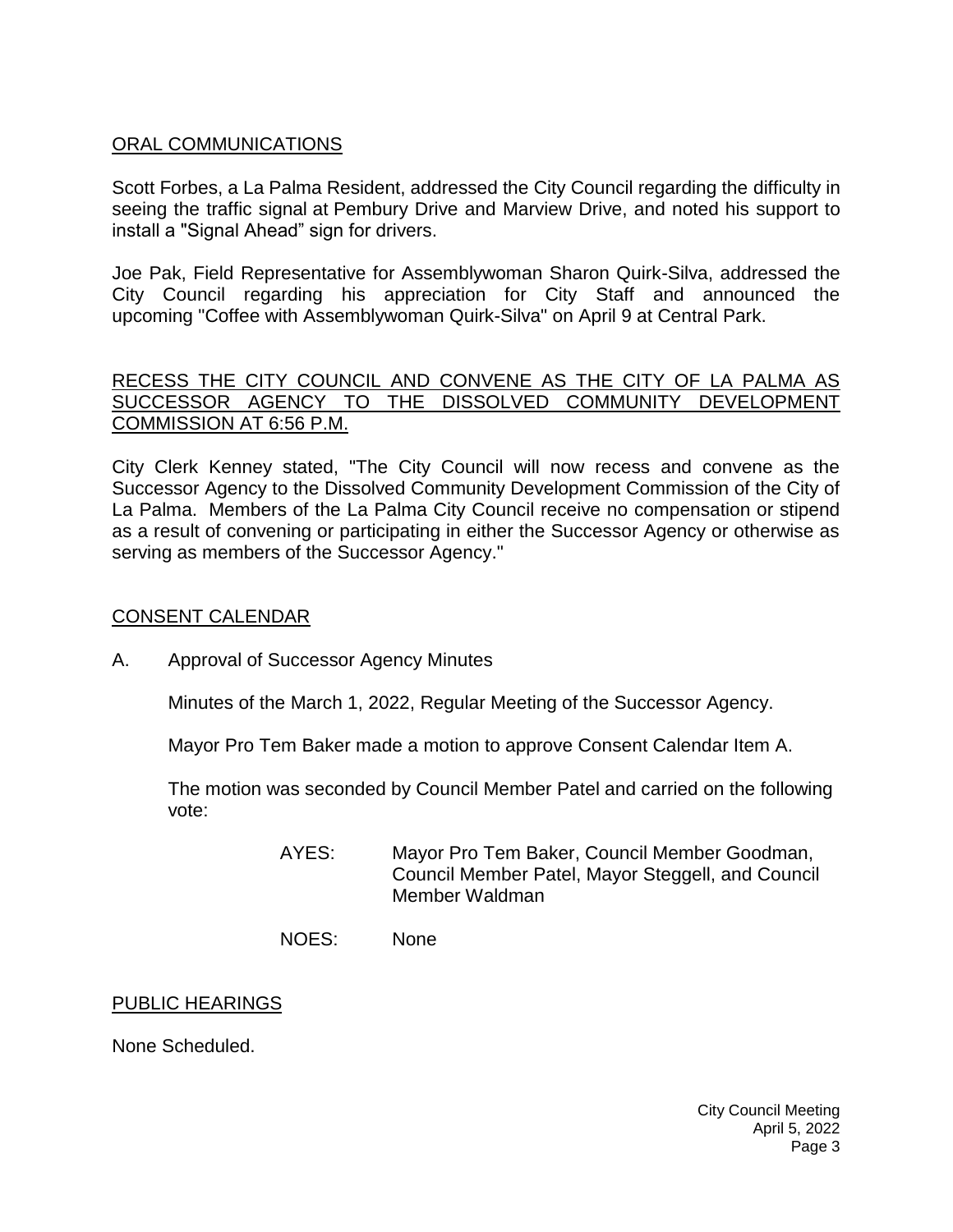### REGULAR ITEMS

None Scheduled.

## [ADJOURN THE CITY OF LA PALMA AS SUCCESSOR AGENCY TO THE DISSOLVED](https://lapalma.granicus.com/MediaPlayer.php?view_id=&clip_id=1286&meta_id=172339)  [COMMUNITY DEVELOPMENT COMMISSION AT 6:57 P.M.](https://lapalma.granicus.com/MediaPlayer.php?view_id=&clip_id=1286&meta_id=172339)

### [CONSENT CALENDAR](https://lapalma.granicus.com/MediaPlayer.php?view_id=&clip_id=1286&meta_id=172341)

1. Waive the Reading of All Ordinances

Waive the reading of all Ordinances in their entirety and read by title only.

2. Approval of Council Minutes

Minutes of the January 25, 2022, Special Meeting and March 1, 2022, Regular Meeting of the City Council.

3. Approval of Register of Demands

Adopt Resolution No. 2022-19 approving the Registers of Demands for March 15, 2022, and April 5, 2022.

4. Agreement for Professional Auditing Services

Approve and authorize the Mayor to execute an Agreement for Professional Auditing Services with Moss, Levy & Hartzheim, LLP.

5. Amendment No. 1 to Professional Services Agreement with JHD Planning LLC for Consulting Services for the 2021-2029 Housing and Safety Element Update

Approve and authorize the Mayor to execute an Amendment to the Professional Services Agreement with JHD Planning LLC for consulting services for the 2021- 2029 Housing and Safety Element Update.

6. The Road Repair and Accountability Act List (SB 1) of Projects for Fiscal Year 2022-23

Adopt Resolution No. 2022-20 to identify a list of projects to be funded by Senate Bill 1 (SB1), The Road Repair and Accountability Act, for Fiscal Year 2022-23.

Council Member Patel made a motion to approve Consent Calendar Item 1 - 6.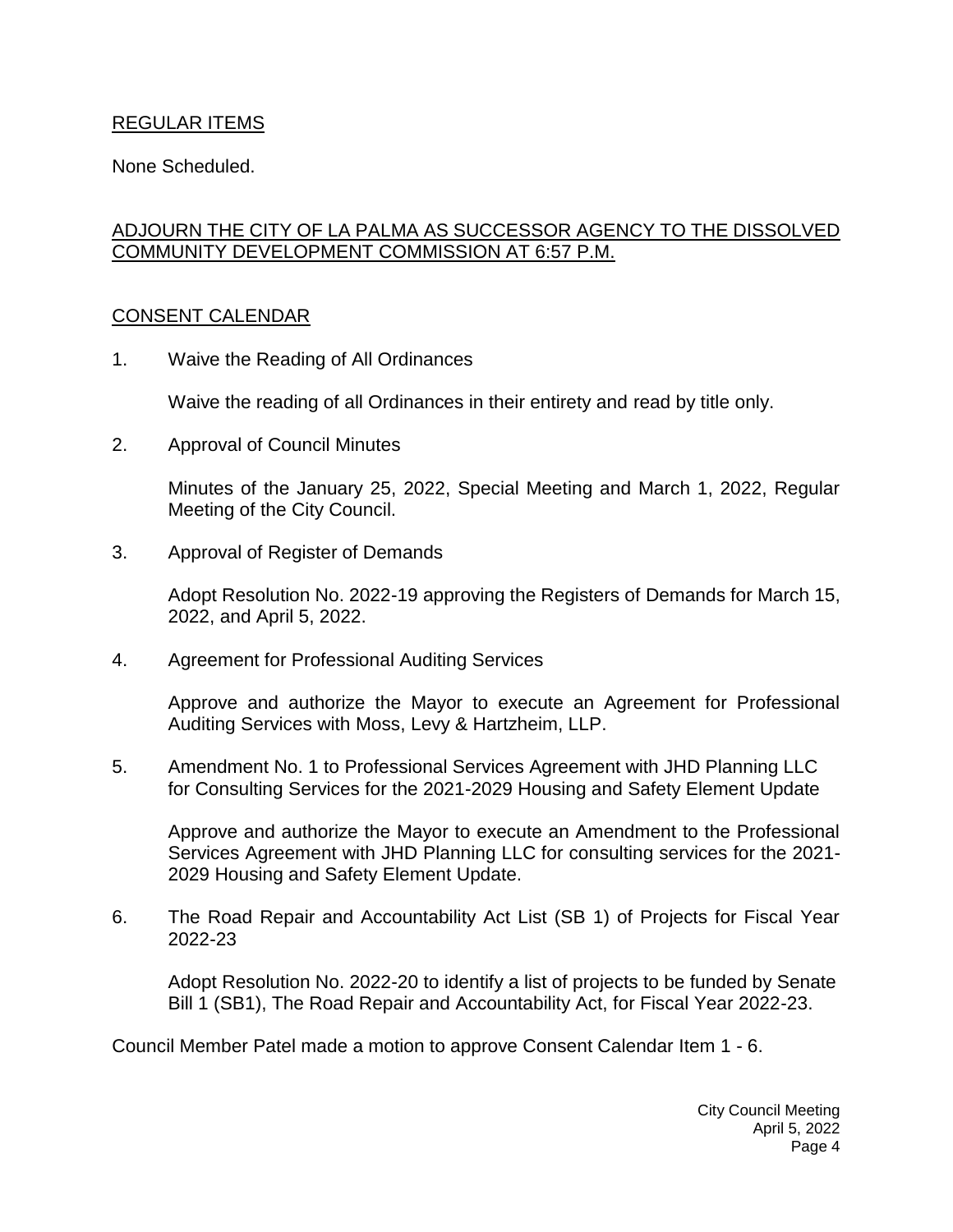The motion was seconded by Council Member Waldman and carried on the following vote:

- AYES: Mayor Pro Tem Baker, Council Member Goodman, Council Member Patel, Mayor Steggell, and Council Member Waldman
- NOES: None

# [PUBLIC HEARINGS](https://lapalma.granicus.com/MediaPlayer.php?view_id=&clip_id=1286&meta_id=172348)

- 7. [Adopt a Resolution Approving the Proposed Water, Fire Flow, and Sewer Rates](https://lapalma.granicus.com/MediaPlayer.php?view_id=&clip_id=1286&meta_id=172349)
	- a) [Mayor Steggell opened the Public Hearing at 7:03 p.m.](https://lapalma.granicus.com/MediaPlayer.php?view_id=&clip_id=1286&meta_id=172350)
	- b) [Community Services Director Belknap introduced the Item and Chris Fisher,](https://lapalma.granicus.com/MediaPlayer.php?view_id=&clip_id=1286&meta_id=172351)  representing [Wildan Financial Services, gave the](https://lapalma.granicus.com/MediaPlayer.php?view_id=&clip_id=1286&meta_id=172351) Staff Report.
	- c) [Council Comments and Questions:](https://lapalma.granicus.com/MediaPlayer.php?view_id=&clip_id=1286&meta_id=172352)

Discussion ensued regarding appreciation for all the work done by the Consultant and Staff on this massive undertaking; that Community Services Director Belknap announced that at the time the Agenda was posted, the City had 4 protests, but has received an additional 3 since then, totaling 7 protests that does not meet the requirement to stop taking action on the item; that Community Service Director Belknap noted an additional tool for water billing collection process that will allow the City to put liens on properties for unpaid water bills; that the City has repeat customers that are delinquent almost every water billing cycle; that the existing water rates are not recovering costs for existing projects including the water well; that the Capital Improvement Plan (CIP) has several projects of which the well is the major piece of that plan; that the City has always been fiscally conservative in their approach to fund savings including now; that Council Member Goodman is supportive of the rate increase while encouraging Staff engagement with the legislature to look into grants to help fund CIP projects; that Staff agrees with Council Member Goodman and will pursue grant options.

d) [Public Input:](https://lapalma.granicus.com/MediaPlayer.php?view_id=&clip_id=1286&meta_id=172353)

No members of the public wished to speak.

e) [Mayor Steggell closed the Public Hearing at 7:27 p.m.](https://lapalma.granicus.com/MediaPlayer.php?view_id=&clip_id=1286&meta_id=172354)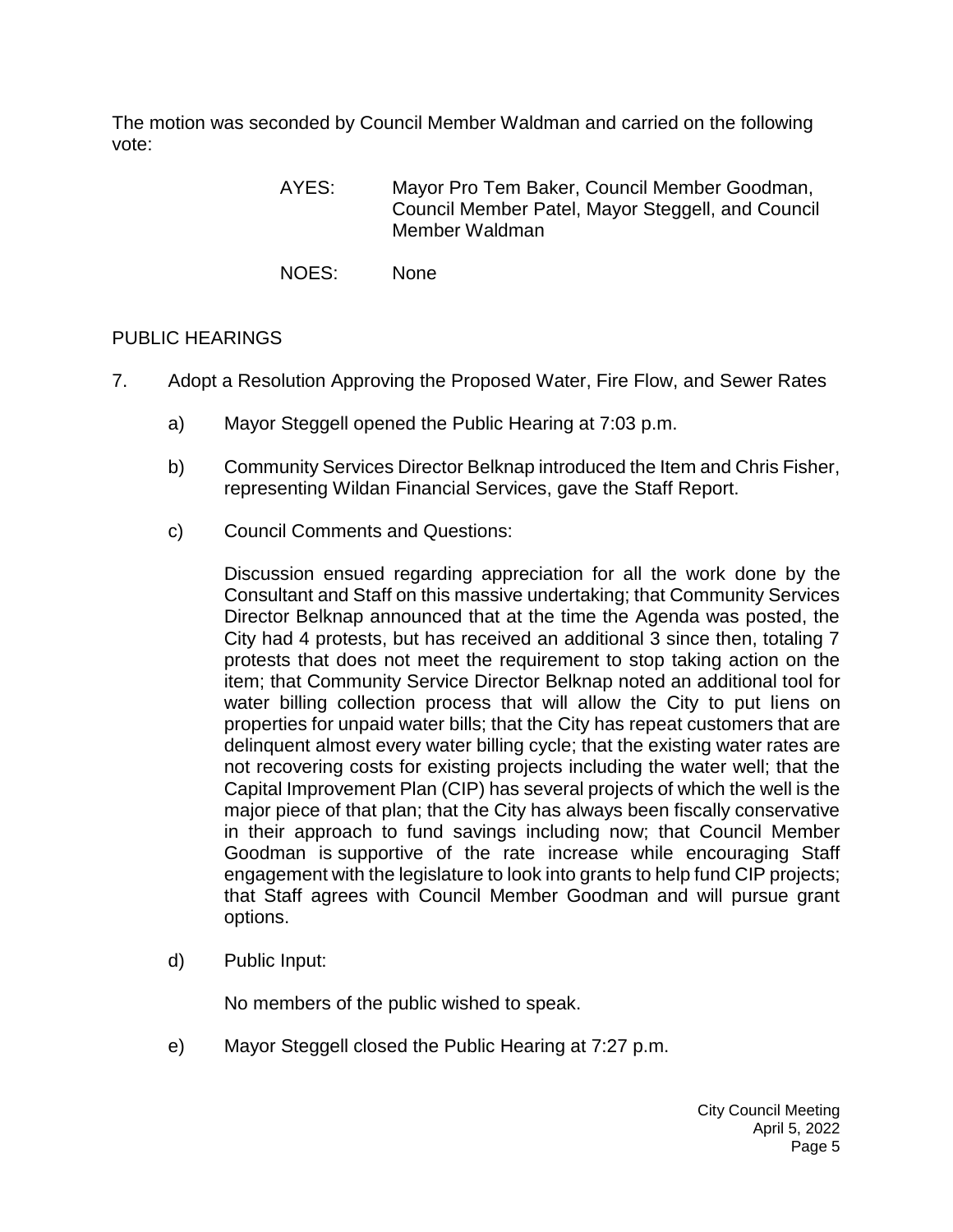f) Adopt Resolution No. 2022-21 approving the Proposed Water, Fire Flow, and Sewer Rates.

Council Member Waldman made a motion to adopt Resolution No. 2022-21 approving the Proposed Water, Fire Flow, and Sewer Rates.

The motion was seconded by Council Member Goodman and carried on the following vote:

- AYES: Mayor Pro Tem Baker, Council Member Goodman, Council Member Patel, Mayor Steggell, and Council Member Waldman
- NOES: None
- 8. [Introduction and First Reading of An Ordinance Amending City Municipal Code](https://lapalma.granicus.com/MediaPlayer.php?view_id=&clip_id=1286&meta_id=172356)  [\(Chapters 34 and 44\) Pertaining To The Regulation Of Single Family Residential](https://lapalma.granicus.com/MediaPlayer.php?view_id=&clip_id=1286&meta_id=172356)  [Duplexes And Urban Lot Splits, And Amending City Municipal Code \(Chapter 44\)](https://lapalma.granicus.com/MediaPlayer.php?view_id=&clip_id=1286&meta_id=172356)  [Pertaining to Zoning Text Clean Up Amendments Addressing Planned Unit](https://lapalma.granicus.com/MediaPlayer.php?view_id=&clip_id=1286&meta_id=172356)  [Development \(PUD\), Village Residential Overlay \(VRO\), Single Family Residential](https://lapalma.granicus.com/MediaPlayer.php?view_id=&clip_id=1286&meta_id=172356)  [Remodels, Residential Parking Standards, And Residential Development](https://lapalma.granicus.com/MediaPlayer.php?view_id=&clip_id=1286&meta_id=172356)  **[Standards](https://lapalma.granicus.com/MediaPlayer.php?view_id=&clip_id=1286&meta_id=172356)** 
	- a) [Mayor Steggell opened the Public Hearing at 7:28 p.m.](https://lapalma.granicus.com/MediaPlayer.php?view_id=&clip_id=1286&meta_id=172357)
	- b) [City Manager McNamara introduced the Item and Planning Manager Hutter](https://lapalma.granicus.com/MediaPlayer.php?view_id=&clip_id=1286&meta_id=172358)  [gave the Staff Report](https://lapalma.granicus.com/MediaPlayer.php?view_id=&clip_id=1286&meta_id=172358)
	- c) [Council Comments and Questions:](https://lapalma.granicus.com/MediaPlayer.php?view_id=&clip_id=1286&meta_id=172359)

Discussion ensued regarding the outcome if the City Council votes against the Item; that Planning Manager Hutter responded that this law is already enacted in State Statute; this this Ordinance will give the ability to process lot splits including applying City standards for administerial approval; that City Attorney Thind noted that SB9 is the law, but gives Cities the ability to apply objective standards for duplexes and lot splits should the application come forward; that both Council Member Patel and Waldman oppose this law; that SB 9 wasn't thought out properly at the State level as it does not mitigate parking, waste management, schools, that are impacted with this law; that the public should know that the State legislature is agency to approve this law and not local officials; that Council Member Goodman noted this law proves the disconnect between local cities and State government as this law was meant more for big cities and not small cities, that it is not a one size fits all blanket legislation; that this law will be challenged in court; and City Council support for local control.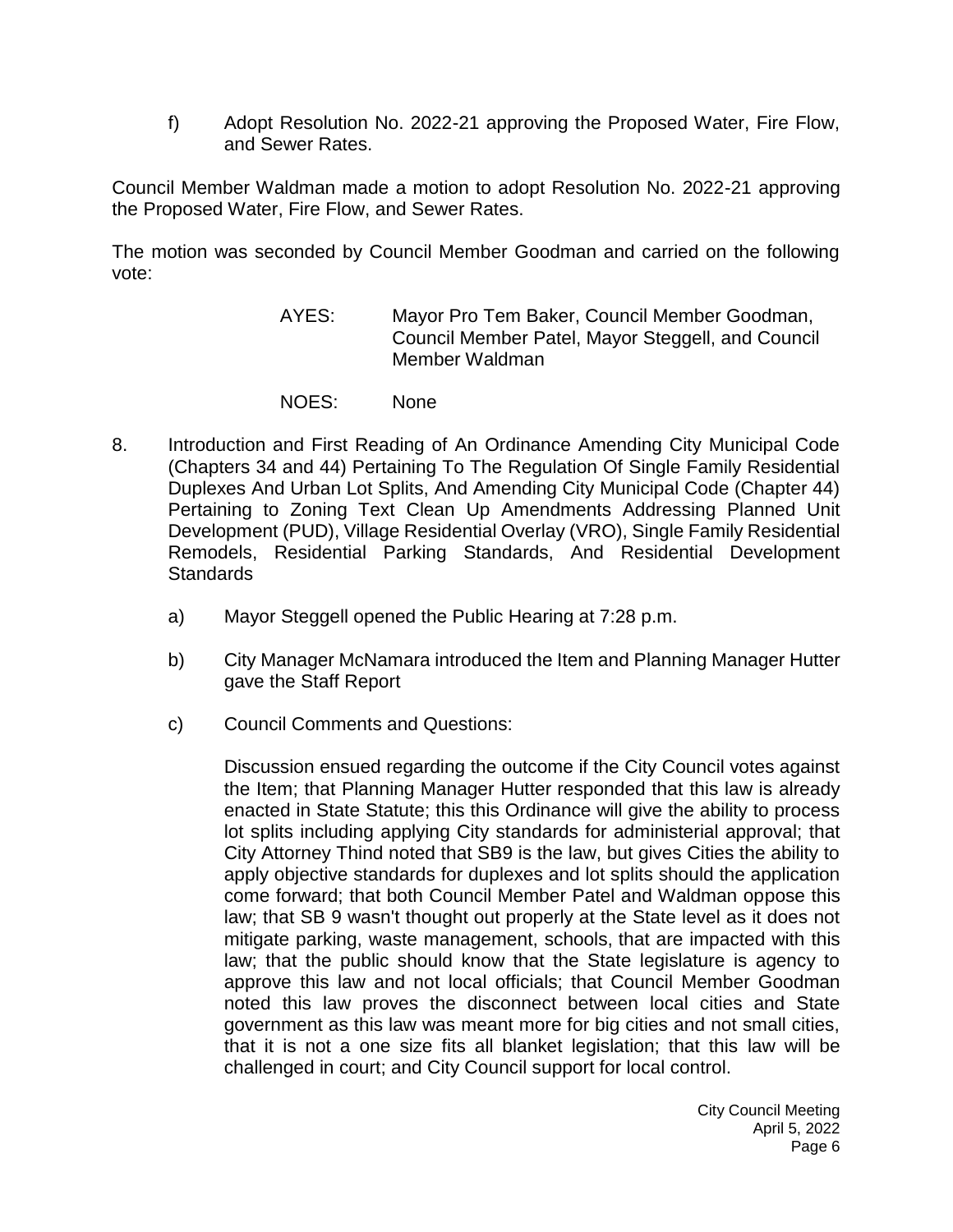### d) [Public Input:](https://lapalma.granicus.com/MediaPlayer.php?view_id=&clip_id=1286&meta_id=172360)

Claudia Herrabon, a La Palma resident, addressed the City Council regarding her concern that if this is a law, how the City can remain in control over the outcome; and wonders why the City needs this measure if the State has removed approval authority from La Palma.

Planning Manager Hutter responded that the City cannot obstruct the application as it is law; however, the City can process the request and apply the City's standards through the administrative approval process; that this statute allows lot splits by right.

City Manager McNamara noted that although frustrating for local municipal authorities, this Ordinance allows us to add requirements onto the development like covenants and standards; that without this Ordinance, the City would have less control; that this won't stop the lot splitting, but that this is the best we can possibly make it because we can apply standards that are not listed in the Statute.

City Attorney Thind concurred and added that previously, if someone wanted to apply for a lot split or duplex, the City Council could potentially deny the application and this law removes that ability; however, this Ordinance allows the City to apply some objectives standards based on the City's individual circumstances.

e) [Mayor Steggell closed the Public Hearing at 7:44 p.m.](https://lapalma.granicus.com/MediaPlayer.php?view_id=&clip_id=1286&meta_id=172361)

Council discussion ensued regarding whether split lots contributes to the City's Regional Housing Needs Assessment (RHNA) requirements; that RHNA only comes into play when it goes towards the affordable housing criteria requirements; and opposition to SB 9.

f) Introduce an Ordinance of the City Council of the City of La Palma Amending City Municipal Code (Chapters 34 and 44) Pertaining to The Regulation of Single-Family Residential Duplexes And Urban Lot Splits, And Amending City Municipal Code (Chapter 44) Pertaining to Zoning Text Clean Up Amendments Addressing Planned Unit Development (PUD), Village Residential Overlay (VRO), Single Family Residential Remodels, Residential Parking Standards, And Residential Development Standards.

Council Member Goodman made a motion to Introduce an Ordinance of the City Council of the City of La Palma Amending City Municipal Code (Chapters 34 and 44) Pertaining To The Regulation Of Single Family Residential Duplexes And Urban Lot Splits, And Amending City Municipal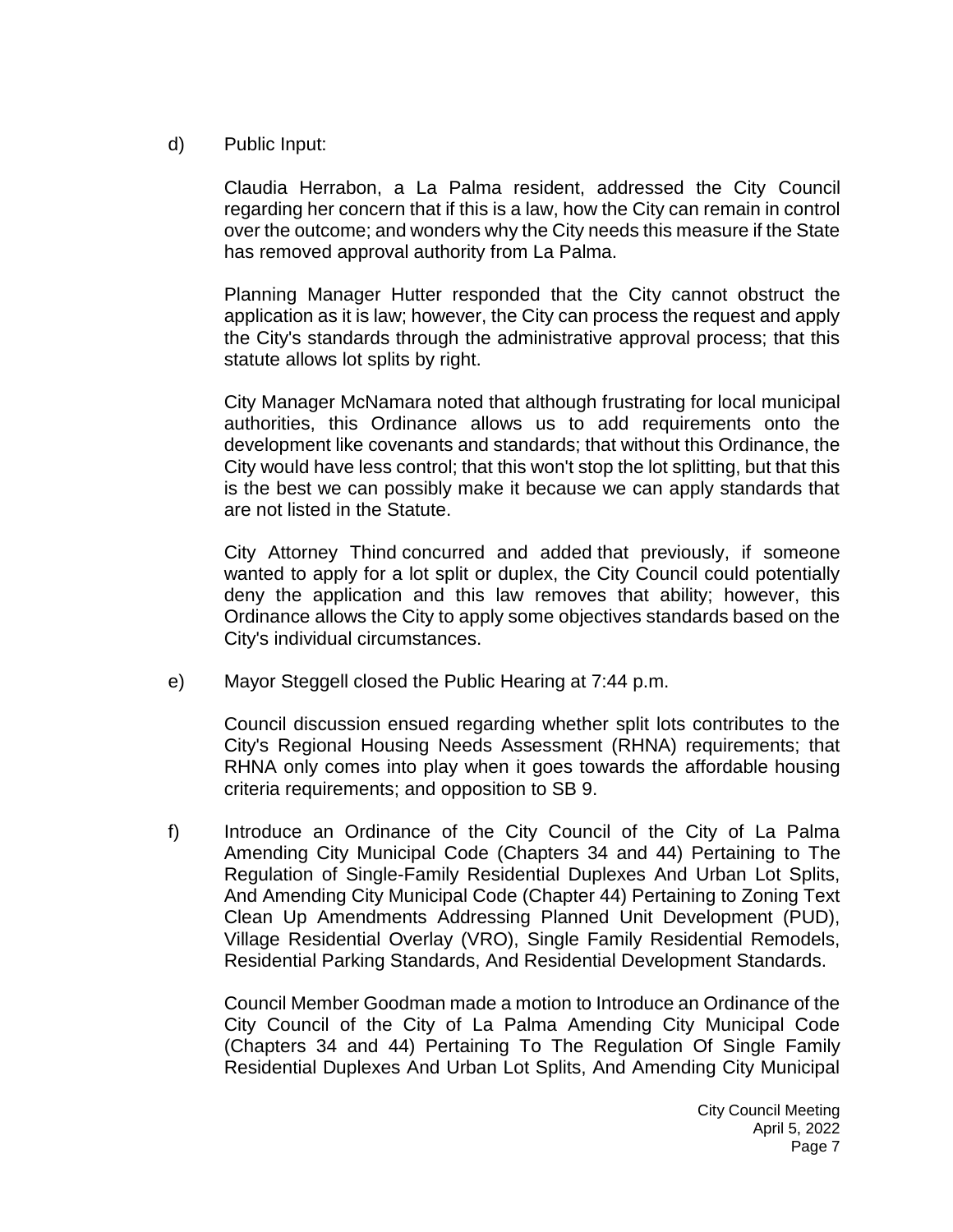Code (Chapter 44) Pertaining to Zoning Text Clean Up Amendments Addressing Planned Unit Development (PUD), Village Residential Overlay (VRO), Single Family Residential Remodels, Residential Parking Standards, And Residential Development Standards.

The motion was seconded by Mayor Pro Tem Baker and carried on the following vote:

- AYES: Mayor Pro Tem Baker, Council Member Goodman, Council Member Patel, Mayor Steggell, and Council Member Waldman
- NOES: None

### REGULAR ITEMS

None Scheduled.

# [COUNCILMEMBER AB1234 REPORTS, REPORTS FROM CITY-AFFILIATED](https://lapalma.granicus.com/MediaPlayer.php?view_id=&clip_id=1286&meta_id=172364)  [COMMITTEES, AND COUNCIL REMARKS](https://lapalma.granicus.com/MediaPlayer.php?view_id=&clip_id=1286&meta_id=172364)

**Council Member Baker** attended the Los Coyotes Elementary School Read Across America via Zoom; the Orange County Mosquito and Vector Control District (OCMVCD) Public Relations Meeting; the OCMVCD Board of Trustees Meeting; the La Palma Community Foundation Annual Fundraiser; the Bridges at Kraemer Place Community Advisory Board Meeting; the Cypress College Foundation's Americana Awards and congratulated Mic and Dee Vincente as La Palma's Citizens of the Year; the Retirement Luncheon for Orange County Fire Authority (OCFA) Chief Mike Petro; and met the new OCFA Fire Chief Steve Dohman and welcomed him to La Palma. She closed by wishing everyone a safe and happy Easter.

**Council Member Goodman** attended the Orange County Sanitation District (OCSD) Administrative Committee meeting; the OSCD Legislative and Public Affairs Committee meeting; the California Joint Powers Insurance Authority (CJPIA) Claims and Executive Committee meeting; the OCSD Board of Directors meeting; and the Cypress College Foundation's Americana Awards and congratulated Mic and Dee Vincente as La Palma's Citizens of the Year.

**Council Member Waldman** attended the La Palma Community Foundation Annual Fundraiser and the Cypress College Foundation Americana Awards.

**Council Member Patel** attended the video session for the last four "Shop Local" campaigns; the La Palma Community Foundation Annual Fundraiser; the Wise Place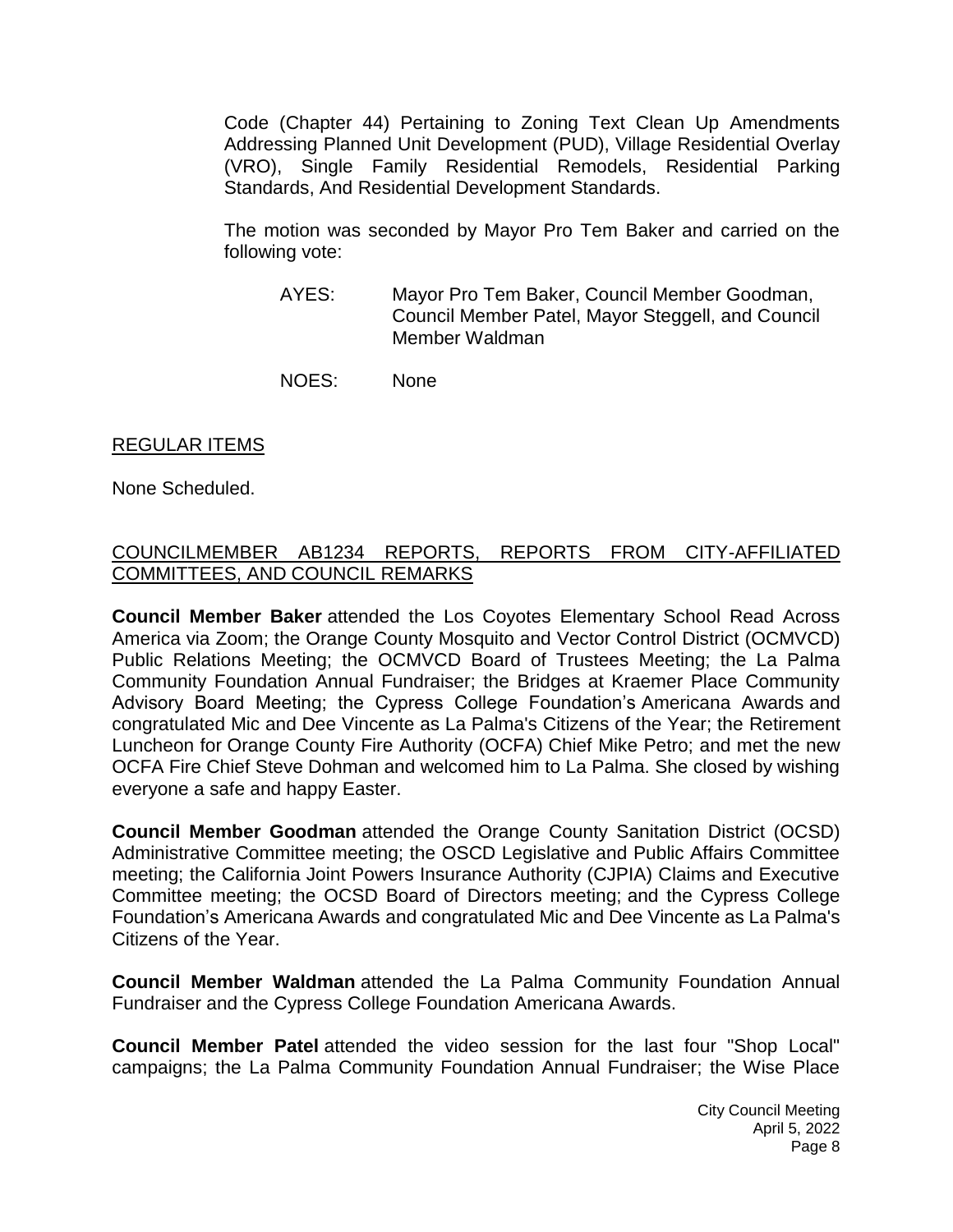Women's Shelter Volunteer of the Year ceremony; the Cypress College Foundation's Americana Awards and congratulated Mic and Dee Vincente as La Palma's Citizens of the Year; the Retirement Luncheon for Orange County Fire Authority (OCFA) Chief Mike Petro; and welcomed new OCFA Chief Steve Dohman.

**Mayor Steggell** attended the video session for the last four "Shop Local" campaigns; the La Palma Community Foundation Annual Fundraiser; the OCFA Executive Board meeting; the OCFA Board of Directors meeting; welcomed new OCFA Chief Steve Dohman; the Cypress College Foundation's Americana Awards and congratulated Mic and Dee Vincente as La Palma's Citizens of the Year; the Retirement Luncheon for Orange County Fire Authority (OCFA) Chief Mike Petro; and announced Coffee with the Mayor tomorrow morning at Central Park.

## [CITY MANAGER REMARKS](https://lapalma.granicus.com/MediaPlayer.php?view_id=&clip_id=1286&meta_id=172365)

**City Manager McNamara** welcomed new OCFA Chief Steve Dohman; announced the Coffee with the Mayor tomorrow morning at 9:00 a.m. at Central Park; announced the Festival of Nations coming up on April 30 at Central Park; and asked for an update on the median project with the new earmark from the infrastructure bill coming from Washington D.C.

**Community Services Director Belknap** detailed the final stages of planning for the Festival of Nations including 14-15 vendors including several food trucks, a ferris wheel, activities for children that one can purchase wristbands for; that some schools are selling wristbands; and finalizing the parade and looking at about 30 entries; that the parade will kick-off with the John F. Kennedy Band and will have a couple of fire trucks; the Festival of Nations will run from 11:30 a.m.  $-6:00$  p.m. concluding with a concert at 5:00 p.m.; that the City has received notice that we are receiving the funds for the median project and reopened the bidding process; that the bid request will be issued when the City receives the funding from the government; and that construction may start as early as Spring.

City Manager McNamara recognized Congresswoman Linda Sanchez for her work in getting La Palma the funds that will deliver such an amazing project for the City at very little cost to the City - the Medians - and that in the near future, we will be preparing proper recognition for her.

**Police Chief Kim** reported on a recent sexual assault case involving a pregnant female; that as a result of a very thorough and timely investigation, the Police Department was able to get a good identification on the subject and was subsequently arrested with multiple felony charges; and that the level of responsibility and a united effort from all levels of Staff is greatly appreciated. He added that the Police Department is going through their annual supervisory testing process with robust succession planning in place;